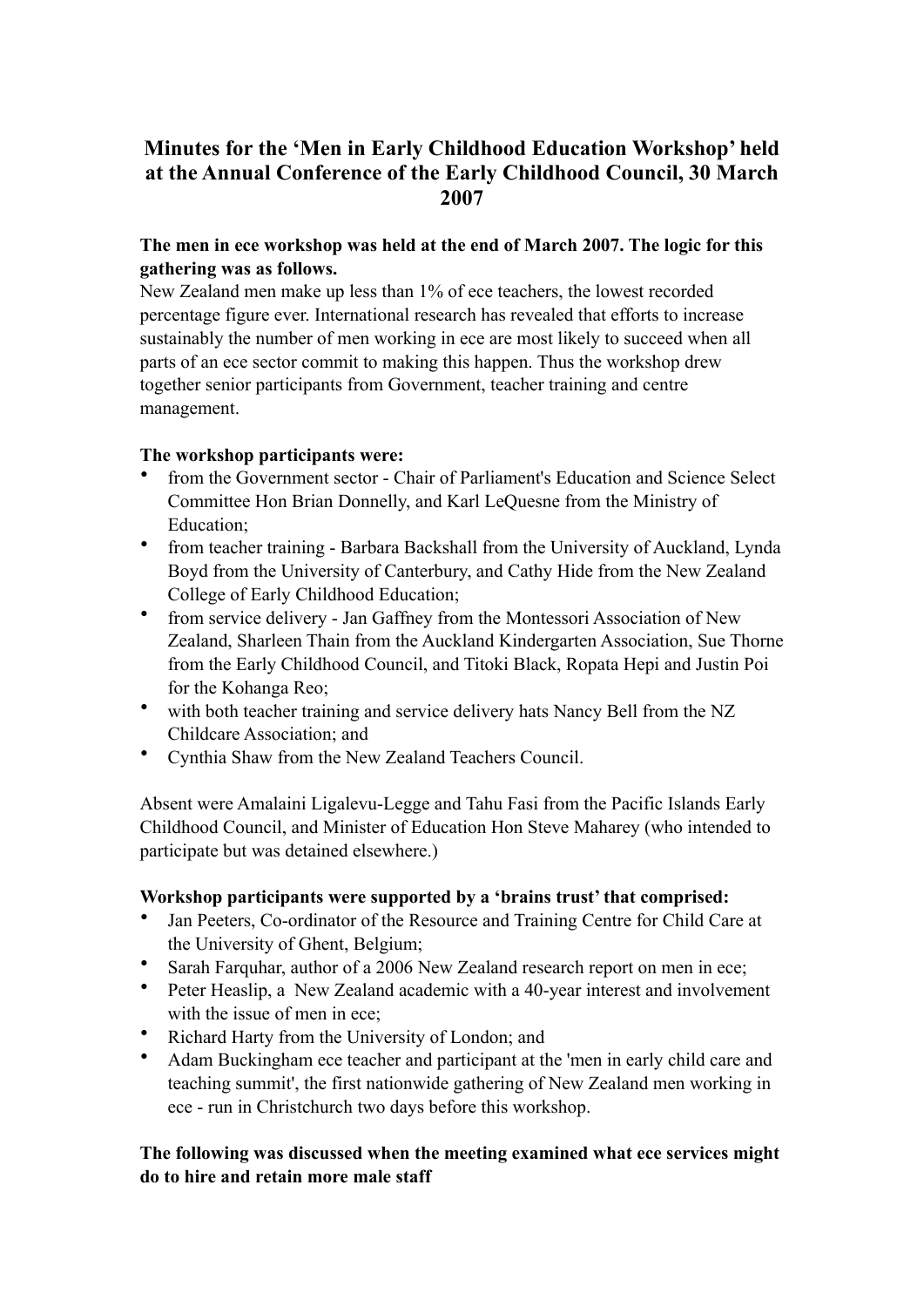We need a bigger pool of potential applicants

Is there a need to explain (and promote) why we need men in ece? Promote the career to men

Possible focus on mature age men  $25 - 35$  making their second career choice Empower men in centres - as fathers, then involve them more and more

- Ask them what their skills are and allow them to deploy these in centres
- Have dedicated fathers' days

Get the fathers doing things with the children, then grow them into teachers Need for guidance for managers and teams about working with men in ece

- Nappy changing
- Parents' reactions
- Dealing with myths about the risks men pose
- How the team interacts/female staff attitudes and reactions/support the women to accept male teachers
- Note the existence of Australian and American handbooks that address these issues

Support 'Men in ECE' networks

- National group to consult with MOE/others (group in this room?) (Karl L said the MOE would help to set this up)
- Regional networks for men to support each other (Nancy B said NZCA might) host these)
- Identify men and help them to get together/include fathers, not just teachers
- Men from networks could support promotion of ece careers to targeted men and to schools

Keep it proactive and positive

- Watch the language a diversity issue, not a lacking in existing workforce
- Promote benefits of having men for children's learning

#### **The following was discussed when the meeting examined what ece teacher education providers and career guidance could do to produce more male graduates**

Making teacher education programmes attractive to men (recruitment and retention)

- Survey male students on their experiences
- Use male teachers to front for recruitment of men at Expos, with talks, etc
- Use taster programmes like STAR and Gateway
- Get messages out to school Careers' Counsellors
- HRC involvement? (possible cheerleader)
- Develop practical guidance for providers on how to recruit and (especially) retain men on their programmes
- Involve male lecturers/male teachers as guest speakers on courses
- $\blacksquare$  Find male teachers for male students for practicums need supportive supervisor
- Dealing with being only male or one of few in a class
	- o Group male students in same classes
- Male support networks for new grads towards registration
- Review curriculum and assessment to make more male friendly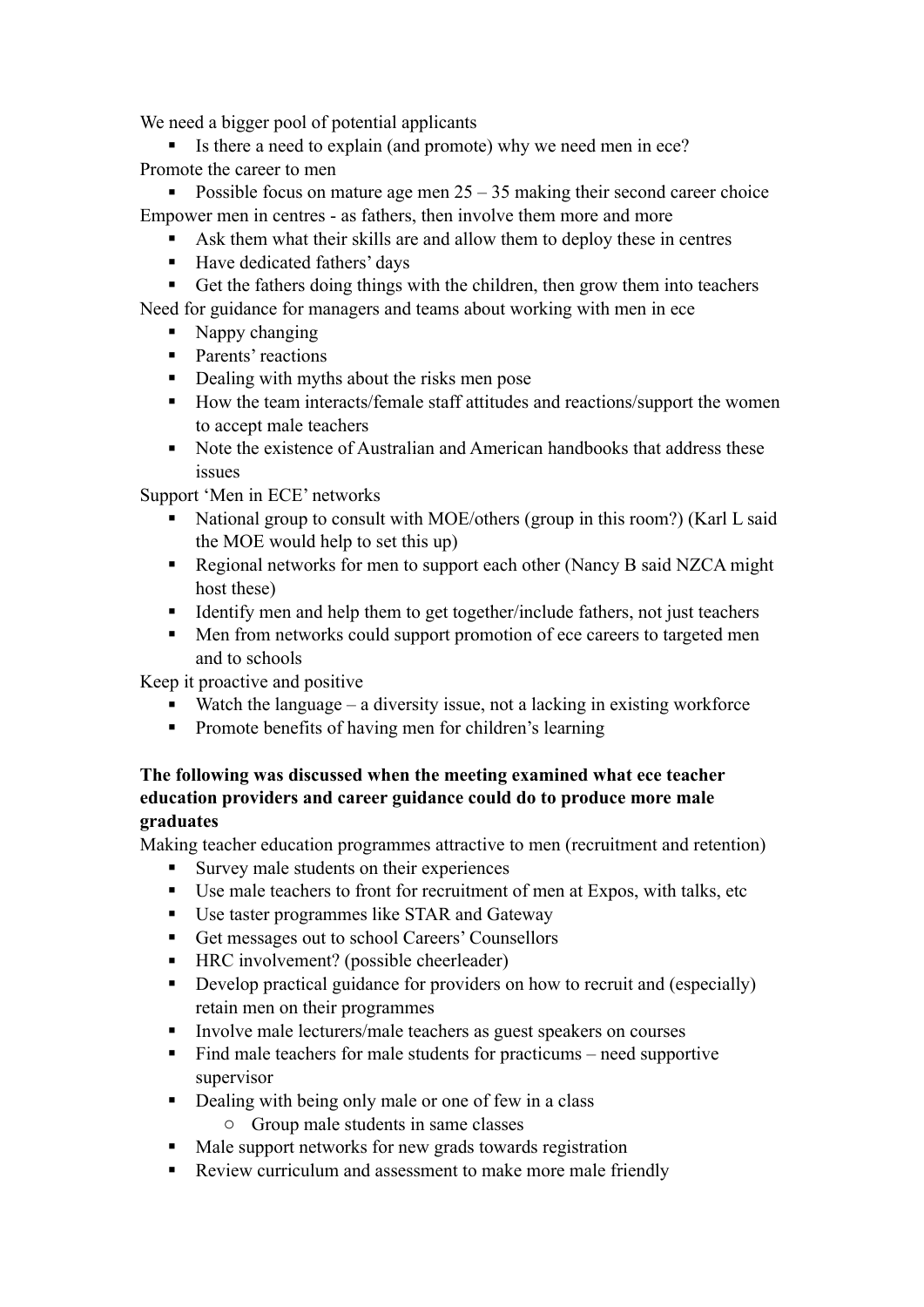### **The following was discussed when the meeting examined how Government might work to attract more men to ece.**

Promote what men can bring to children's learning and that ece is a career option for men

- Use STAR, Gateway and career advisor networks
- Explore what other sectors have done and how (eg nursing)
- **Promote stories in local papers/media training for male teacher spokespersons**
- Karl showed the 'Is there a place for you in early childhood teaching?' booklet (which has no images of men) alongside a new 'Is there a place for you in early childhood teaching?' pamphlet which does – as an example of how men might be given greater prominence in Teach NZ promotional literature

Teach NZ campaign to promote careers for men in ece

- $\blacksquare$  Integrated strategy... Ministry could lead development
- DVD and new brochure
- Target men involved as fathers, volunteers, ante-natal classes, teachers in primary and secondary
- Research on young men's career choice drivers

Karl asked what level of Government support we wanted for our men in ece project, and received little in the way of specific feedback.

# **We then defined a working group**

This group is Lynda Boyd (University of Canterbury), Karl LeQuesne (Ministry of Education), Titoki Black (Kohanga Reo), Sarah Farquhar (Childforum Research Network) and Adam Buckingham (ece teacher) - with support from the Early Childhood Council (Anthony Keesing).

# **We then discussed some general ideas**

These included

- The labour market reasons for getting more men into ece (bigger pool of teachers)
- When do we announce our existence publicly and how?/what do we announce?
- Get success stories out there
- Need to get all political parties committed if it is to succeed as a ten year project

# **We allocated immediate tasks as follow**

- **Writing up of workshop minutes Anthony K**
- $\blacksquare$  Checking minutes for accuracy All
- Workshop members to consult with their networks and submit feedback focussed on what specific actions we should be undertaking (You may wish to go beyond the meeting notes for ideas.) – All
- Draft programme descriptions submitted
	- o Guidance for managers and teams running centres Jan G
	- o Support for creation of a men in ece network/networks Adam B and Karl  $L$
	- o Teacher education recruitment and retention Barbara B
	- o Teach NZ campaign Karl L